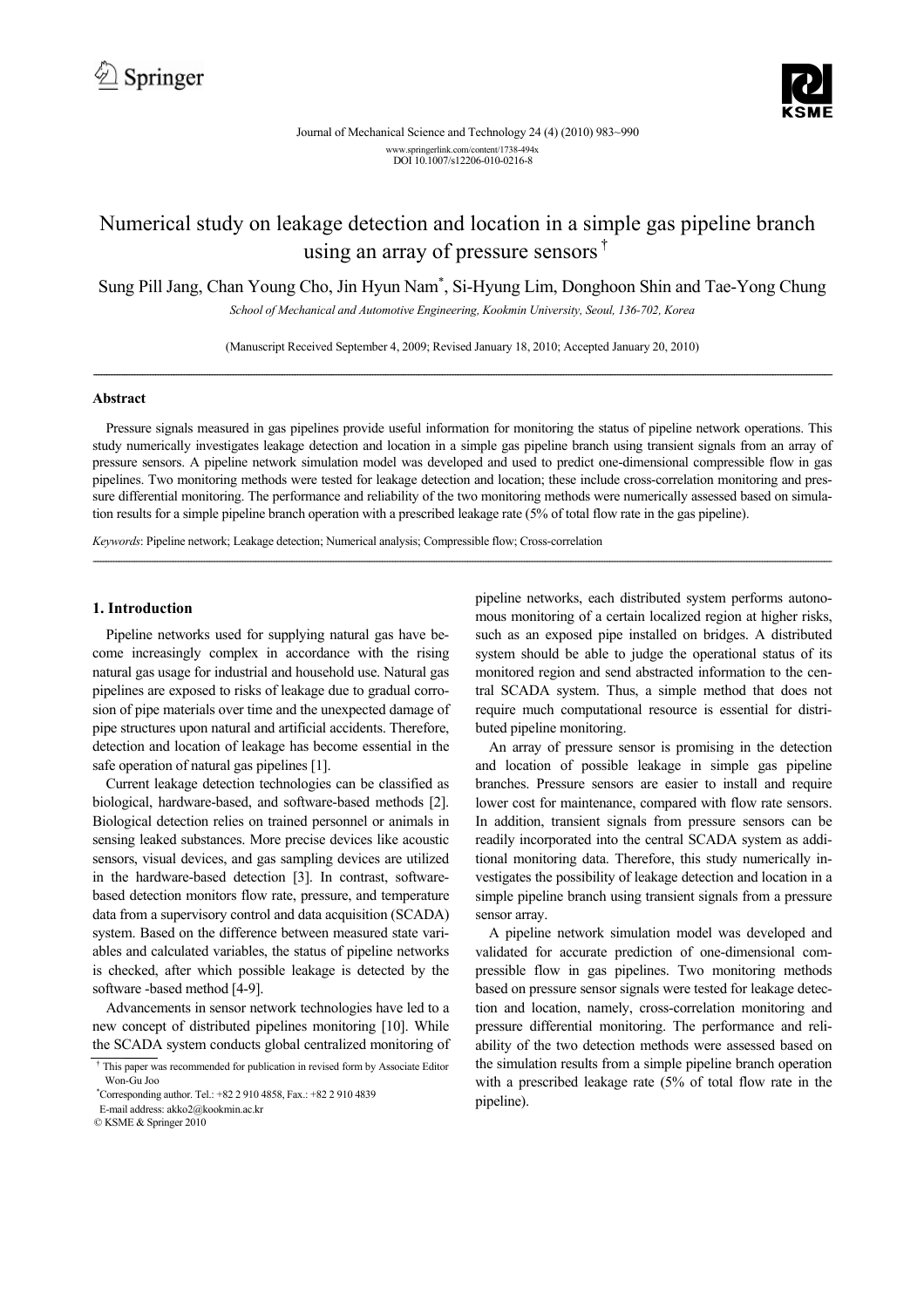## **2. Theory and calculation**

#### *2.1 Governing equation*

The governing equations for pressure  $p$  (Pa) and flow rate  $q \text{ (m}^3\text{/s})$  in gas pipelines are summarized [11-14]:

$$
\frac{\partial q}{\partial x} = -\frac{A}{\rho a^2} \frac{\partial p}{\partial t},\tag{1}
$$

$$
\frac{\partial p}{\partial x} = -\frac{\rho}{A} \frac{\partial q}{\partial t} - \frac{f\rho q|q|}{2DA^2} - \rho g \sin \alpha , \qquad (2)
$$

where  $\rho$  is the density of gas,  $a$  is the speed of sound,  $A$ and *D* are the cross-sectional area and the diameter of a pipe, *f* is the Darcy friction factor, and *α* is the slope angle of the pipe ( $\alpha = 0$  is assumed in this study).

Eqs. (1) and (2) are derived from the continuity and the Navier-Stokes equations for one-dimensional compressible flow in pipes by assuming an isothermal process of ideal gas. Thus, the speed of sound is determined as  $a = \sqrt{p/\rho} = \sqrt{RT}$ . The friction factor  $f$  for a pipe can be estimated utilizing the Colebrook equation [15],

$$
\frac{1}{\sqrt{f}} = -1.0 \log \left( \frac{\varepsilon/D}{3.7} + \frac{2.51}{\text{Re}\sqrt{f}} \right). \tag{3}
$$

when gas flows along a pipeline at a constant mass flow rate  $\dot{m}$ , the flow rate denoted by *q* in Eqs. (1) and (2) can be varied according to gas density *ρ* . To avoid such numerical inconvenience, a normalized flow rate  $q_n$  (Nm<sup>3</sup>/s) is introduced, where  $q_{n}$  denotes the flow rate at the normal condition of  $p_n = 1$  bar and  $T_n = 288$  K. Then, Eqs. (1) and (2) can be rearranged in terms of  $q_n$  using  $\dot{m} = \rho q = \rho_n q_n$ :

$$
\frac{\partial q_{\rm n}}{\partial x} = -\frac{A}{\rho_{\rm n} a^2} \frac{\partial p}{\partial t},\tag{4}
$$

$$
\frac{\partial p}{\partial x} = -\frac{\rho_{\rm n}}{A} \frac{\partial q_{\rm n}}{\partial t} - \frac{f \rho_{\rm n} q_{\rm n} |q_{\rm n}| p_{\rm n}}{2DA^2 p} \,. \tag{5}
$$

Note that all numerical simulations were based on Eqs. (4) and (5). Thus, normalized flow rate  $q_n$  can be regarded as a main variable in the remaining part of this paper.

#### *2.2 Finite volume discretization*

#### *2.2.1 Simple pipeline branch*

The spatial discretization procedure for a simple pipeline branch is explained in Fig. 1. Pipeline length *L* is divided into *N* sub-sections with uniform length  $\Delta L = L/N$ , and then the nodes for pressure calculation  $p_i$  are placed at each interface between two sub-sections. Similarly, the nodes for flow rate calculation  $q_{\text{in}}$  are placed in the middle of each sub-section. Thus, the total number of pressure nodes is  $N+1$  (  $p_1 \cdots p_{N+1}$  ) while that of flow rate nodes is *N* 



Fig. 1. Spatial discretization of a simple pipeline branch.

 $(q_{n1} \cdots q_{nN}).$ 

Note that the grid structure shown in Fig. 1 is similar to staggered grids commonly used in computation fluid dynamics (CFD). Flow rate nodes are located between every two pressure nodes (e.g.,  $q_{ni}$  denotes the flow rate from  $p_i$  to  $p_{i+1}$ ). Thus, flow rate is defined as positive when gas flows from an upstream supply side in the left to a downstream demand side in the right.

By integrating Eqs. (4) and (5) for finite volumes, as shown in Fig. 1, the following discretized equations are obtained:

$$
\frac{q_{n,i} - q_{n,i-1}}{\Delta l_{p,i}} = -\frac{A}{\rho_n a^2} \frac{p_i - p_i^{\circ}}{\Delta t},
$$
\n(6)

$$
\frac{p_{i+1} - p_i}{\Delta l_{q,i}} = -\frac{\rho_n}{A} \frac{q_{n,i} - q_{n,i}^{\circ}}{\Delta t} - \frac{f\rho_n}{2DA^2} q_{n,i} |q_{n,i}| \frac{p_n}{\overline{p}_i}.
$$
 (7)

Here,  $\Delta t$  is the time step,  $p_n$  is the normal pressure (1 bar), and  $\Delta l_{p,i}$  and  $\Delta l_{q,i}$  are the control lengths for pressure node  $p_i$  and flow rate node  $q_{n,i}$ , respectively. Note that internal pressure nodes have  $\Delta l_{p,i} = \Delta L$  while boundary nodes have  $\Delta l_{p,i} = \Delta L/2$ . Average pressure  $\bar{p}_i$  denotes the mean pressure at flow rate node  $q_{n,i}$  and thus calculated as  $\overline{p}_i = (p_i + p_{i+1})/2$ . The implicit Euler scheme is used for temporal discretization.

Two boundary conditions (BCs) are required for the solution of Eqs. (6) and (7). A prescribed pressure BC is generally given at the upstream supply side as  $p_1 = p_s(t)$ , while a prescribed flow rate BC is given at the downstream demand side as  $q_{n,N+1} = p_s(t)$ .

## *2.2.2 Pipeline branch intersection (leakage)*

Actual gas pipelines are composed of many simple pipeline branches that are cross-connected to form complex pipeline networks. Thus, consideration is required for branch intersections where more than three simple pipeline branches meet, as shown in Fig. 2. Note that this consideration is also essential in the modeling of leakage in a simple pipeline branch.

Since pressure nodes are placed at the end of each pipeline branch (Fig. 2), flow rate nodes always interact with pressure nodes in the same branch. Thus, Eq. (7) can be used without modification. However, for pressure node  $p_i$  located at the intersection point in Fig. 2, Eq. (6) should be modified [11] as

$$
q_{\rm n,i\to j}^1 + q_{\rm n,i\to j}^2 + q_{\rm n,i\to j}^3 = -\frac{A}{\rho_{\rm n} a^2} \frac{p_{\rm i} - p_{\rm i}^{\rm o}}{\Delta t} \Delta l_{\rm p,i} \,, \tag{8}
$$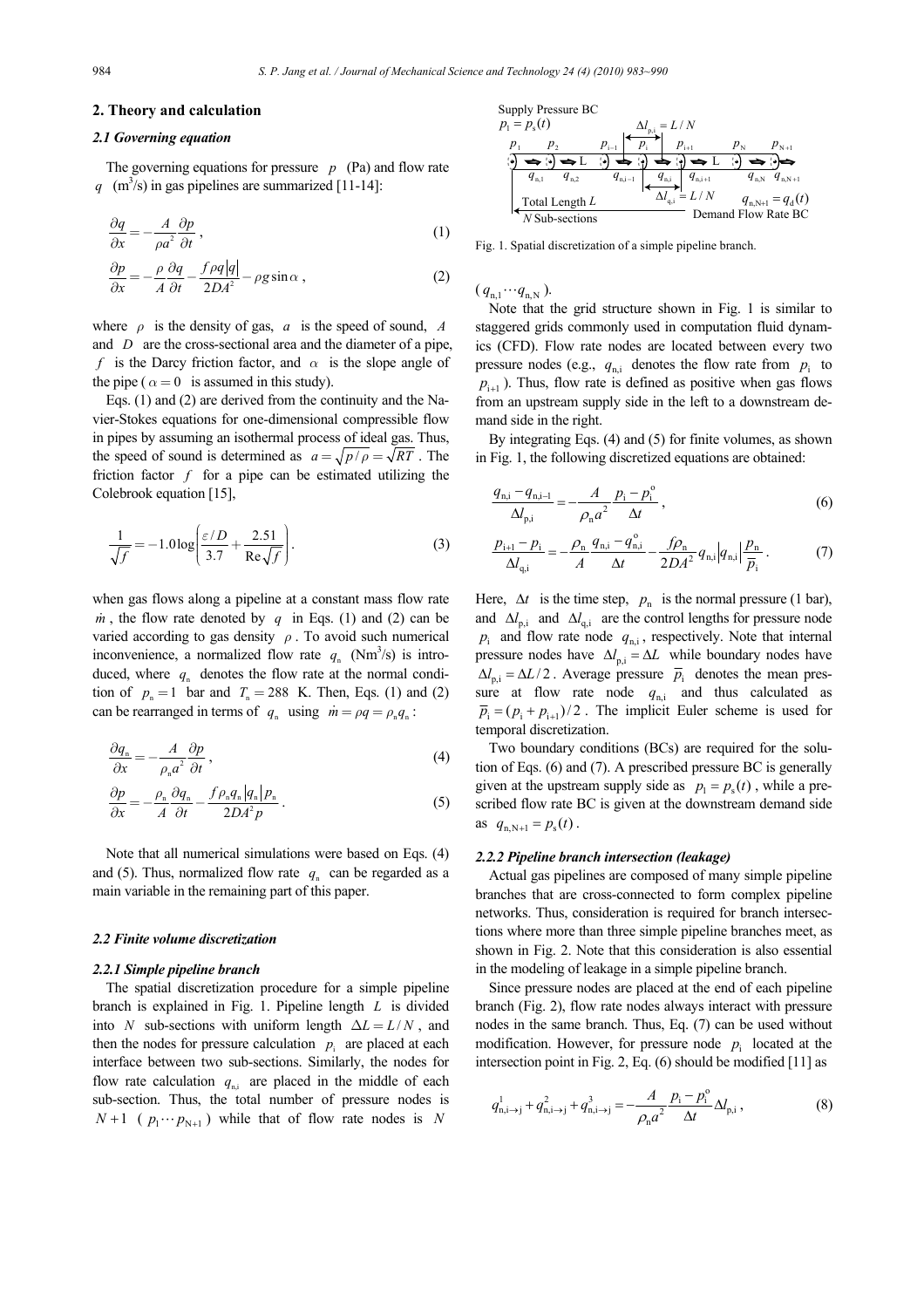

Fig. 2. Spatial discretization for a pipeline branch intersection.

where  $q_{n,i\rightarrow j}^k$  denotes the flow rate from  $p_i$  to  $p_j^k$  in pipeline branch *k*, and  $\Delta l_{p,i}$  denotes the control length for pressure node  $p_i$ , which is calculated as  $\Delta l_{\rm ni} = \Delta L_1 + \Delta L_2 + \Delta L_3$ .

For modeling of leakage at pressure node  $p_i$  in a simple pipeline branch,  $q_{n,i\rightarrow j}^3$  in Eq. (8) should be substituted by a prescribed leakage flow rate  $q_{\text{leak}}$  while setting  $\Delta L_3 = 0$ .

## *2.3 Leakage detection method*

Fig. 3 shows four pressure sensors,  $p_1$ ,  $p_2$ ,  $p_3$ , and  $p_4$ , installed in a simple pipeline branch with a uniform spacing of *S*. The monitored region is the 3*S* length of the pipeline enveloped by two outermost pressure sensors,  $p_1$  and  $p_4$ . Leakage position  $x_{\text{leak}}$  is defined as the distance from the first pressure sensor. Two leakage detection methods considered in this study are explained below based on the configuration shown in Fig. 3.

#### *2.3.1 Cross-correlation monitoring*

Cross-correlation monitoring [16] is based on the crosscorrelation coefficient that quantitatively measures the similarity of two signals. For two arbitrary signals,  $s_1(t)$  and  $s_2(t)$ , cross-correlation coefficient  $R_{s_1s_2}(\tau)$  is defined as [17, 18]

$$
R_{s_1s_2}(\tau) = \frac{1}{T} \int_0^T s_1(t) s_2(t+\tau) \, dt \tag{9}
$$

where  $\tau$  is the offset time and  $T$  is the integration period. When  $s_1(t)$  and  $s_2(t)$  show a similar behavior with a time delay of  $t_d$ , we see that  $R_{s_0s_0}(\tau)$  has a peak value at  $\tau = t_d$ . Thus, abnormal signal sources between two pressure sensors can be detected and located by monitoring the crosscorrelation coefficient of the two pressure sensor signals.

During the normal operation of a pipeline branch, temporal pressure variations  $p'(\equiv \partial p/\partial t)$  recorded by the sensors are originated from external sources outside the monitored region (e.g., from upstream in the left or from downstream in the right). Thus, the cross-correlation coefficient of any two pressure sensor signals has its peak value when offset time  $\tau$ equals the time of sound to travel the distance between the two sensors. For example,  $R_{p'_1p'_2}(\tau)$  has its peak value at either  $\tau = +2S/a$  for disturbed pressure signals from downstream or  $\tau = -2S/a$  for those from upstream.

When unexpected leakage starts between  $p_1$  and  $p_3$ sensor locations, as shown in Fig. 3, two pressure variations



Fig. 3. Leakage detection and location using four pressure sensors installed in a simple pipeline branch.

measured by  $p_1$  and  $p_3$  sensors show a similar behavior at a time delay smaller than  $2S/a$ , resulting in a peak value of  $R_{p'_1 p'_2}(\tau)$  at  $-2S/a < \tau < +2S/a$ . Thus, leakage inside the monitored region can be detected by abnormally high peak values of  $R_{p'_1p'_3}(\tau)$  compared with either  $R_{p'_1p'_3}(-2S/a)$  or  $R_{p'_1p'_3}(+2S/a)$ . Once a leakage is detected, its position can be easily determined using peak offset time  $\tau_{\text{peak}}$  for the peak value of  $R_{p'_1 p'_3}(\tau)$  :

$$
\frac{S + \Delta x}{a} - \frac{S - \Delta x}{a} = \tau_{\text{peak}} \,, \tag{10}
$$

where  $\Delta x$  is the distance between the middle point of two sensors and the leakage position.

In summary, cross-correlation monitoring with two pressure sensors,  $p_i$  and  $p_i$ , can be stated as

$$
\text{ Detection: } \frac{\text{peak}[R_{p'_i p'_j}(\tau)]}{\max[R_{p'_i p'_i}(\pm S_{ij}/a)]} > \text{TOL} \,, \tag{11}
$$

$$
\text{Location:} \quad \Delta x_{ij} = \frac{a \tau_{\text{peak}}}{2}, \tag{12}
$$

where  $S_{ii}$  is the spacing between the two pressure sensors,  $\Delta x_i$  is the distance between the middle point of two sensors and the leakage position, and TOL is the tolerance for leakage judgment.

#### *2.3.2 Pressure differential monitoring*

In pipes, pressure differential monitoring relies on the fluid dynamics relationship between pressure drop and flow rate. When gas pipelines are operated with relatively small temporal variation of flow rate ( $\partial q_n / \partial t \approx 0$ ), Eq. (7) can be rearranged by  $\bar{p}_i = (p_i + p_{i+1})/2$ :

$$
\frac{p_{i}^{2} - p_{i+1}^{2}}{\Delta l_{\text{q,i}}} = -\frac{f\rho_{\text{n}}}{DA^{2}} q_{\text{n,i}} |q_{\text{n,i}}| p_{\text{n}}.
$$
\n(13)

Note that the right hand side of Eq. (13) becomes almost constant for a simple pipeline branch without leakage. This is because the Darcy friction factor *f* , pipe dimensions *D* and *A*, and flow rate  $q_{n,i}$  are rather uniform. Thus, Eq. (13) indicates that squared pressure  $p^2$  linearly varies along a simple pipeline branch without leakage.

It can be inferred from Eq. (13) that squared pressure differences between any two neighboring sensors with a uniform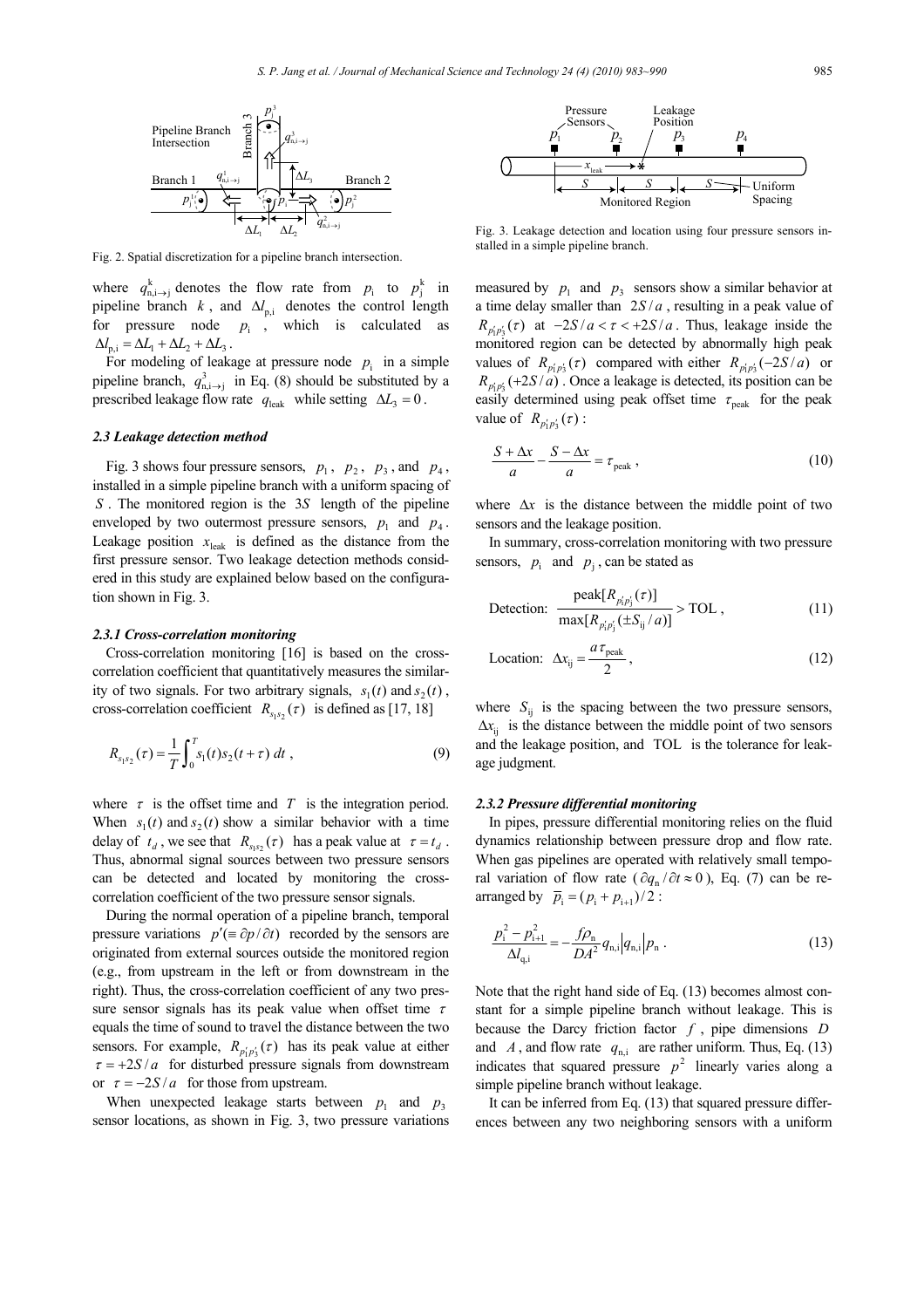spacing *S* are almost the same when no leakage is present in the monitored region. This can be expressed by an equality of  $p_1^2 - p_2^2 = p_2^2 - p_3^2 = p_3^2 - p_4^2$ . However, when there is leakage inside the monitored region, as shown in Fig. 3, the equality is broken as  $p_1^2 - p_2^2 > p_2^2 - p_3^2 > p_3^2 - p_4^2$ . Thus, leakage is easily detected by monitoring the ratios between the squared pressure differences.

Once leakage is detected, the location of leakage can be determined using the linearity of  $p^2$  along a simple pipeline in Eq. (13). For the situation shown in Fig. 3, the leakage position can be determined as the intersection point of two lines:  $p_1^2 + (p_2^2 - p_1^2)x/S$  and  $p_3^2 + (p_4^2 - p_3^2)(x - 2S)/S$ .

In summary, the pressure differential monitoring with four equally-spaced pressure sensors,  $p_1$ ,  $p_2$ ,  $p_3$ , and  $p_4$ , can be stated as

 Detection: 
$$
\frac{p_1^2 - p_2^2}{p_2^2 - p_3^2}
$$
 and 
$$
\frac{p_2^2 - p_3^2}{p_3^2 - p_4^2} > \text{TOL},
$$
\n(14)

Location: 
$$
\frac{x_{\text{leak}}}{S} = \frac{p_1^2 - 3p_3^2 + 2p_4^2}{p_1^2 - p_2^3 - p_3^2 + p_4^2},
$$
 (15)

where TOL is the tolerance for leakage judgment.

## **3. Results**

## *3.1 Model validation*

The reliability of the present pipeline simulation model was checked by solving a validation problem in Emara-Shabaik et al. [13]. This problem is related to a transient situation in which the supply pressure is suddenly increased to  $p_s + \Delta p_s$ during a simple pipeline branch is operated steadily with supply pressure of  $p_s$  and demand pressure  $p_d$ . Fluid properties, geometric parameters, and operation conditions are summarized in Table 1. In the calculation, the steady state results obtained from  $p_s = 1.5$  bar and  $p_d = 1.0$  bar were used as the initial conditions.

Fig. 4(a) shows the transient pressure histories at three positions of  $L/4$ ,  $L/2$ , and  $3L/4$  in the simple pipeline due to an abrupt increase of supply pressure. Fig. 4(b) shows the transient flow rate histories at the same positions. In both figures, lines denote the present results while symbols denote the results by Emara-Shabaik et al. [13]. The discrepancy between the two results is observed to be less than 1% for pressure and flow rate. Thus, the reliability and accuracy of the present pipeline simulation model is validated.

In Fig. 4, pressure in the simple pipeline branch is observed as having reached a new steady state corresponding to the increased supply pressure of 3.5 bar at about 2500 s. Due to the long pipeline length of 90 km, sound wave requires 300 s to travel from one end to the other. Thus, gas flow in the pipeline requires about ten times longer transient time to reach a new steady state upon abrupt change of BCs. The flow rate in Fig. 4(b) does not always show monotonically increasing behaviors. Initially, the flow rate at  $x = L/4$  rapidly increases,

Table 1. Physical parameters and operational conditions for the validation problem [13].

| Parameters                            | Values                      |
|---------------------------------------|-----------------------------|
| Pipeline length, $L$                  | 90 km                       |
| Number of sub-sections, $N$           | 40                          |
| Pipe cross-sectional area, $\Lambda$  | $1 \text{ m}^2$             |
| Density of gas, $\rho_n$              | $p_n/a^2$ kg/m <sup>3</sup> |
| Speed of sound, a                     | $300 \text{ m/s}$           |
| Pipe friction factor, $f$             | 0.003                       |
| Supply pressure, $p_s$                | 1.5 <sub>bar</sub>          |
| Demand pressure, $p_{d}$              | 1.0 <sub>bar</sub>          |
| Step increase of $p_s$ , $\Delta p_s$ | 2.0 <sub>bar</sub>          |



Fig. 4. Validation of the present pipeline simulation model in comparison with Emara-Shabaik et al. [13]: (a) pressure histories, and (b) flow rate histories.

after which it slowly decreases to a steady flow rate. This behavior is believed be related to the compressibility of gas in pipelines.

#### *3.2 Leakage simulation*

Transient leakage simulation was performed by the validated pipeline model to numerically evaluate the two pipeline monitoring methods. Fig. 5 shows a sudden leakage situation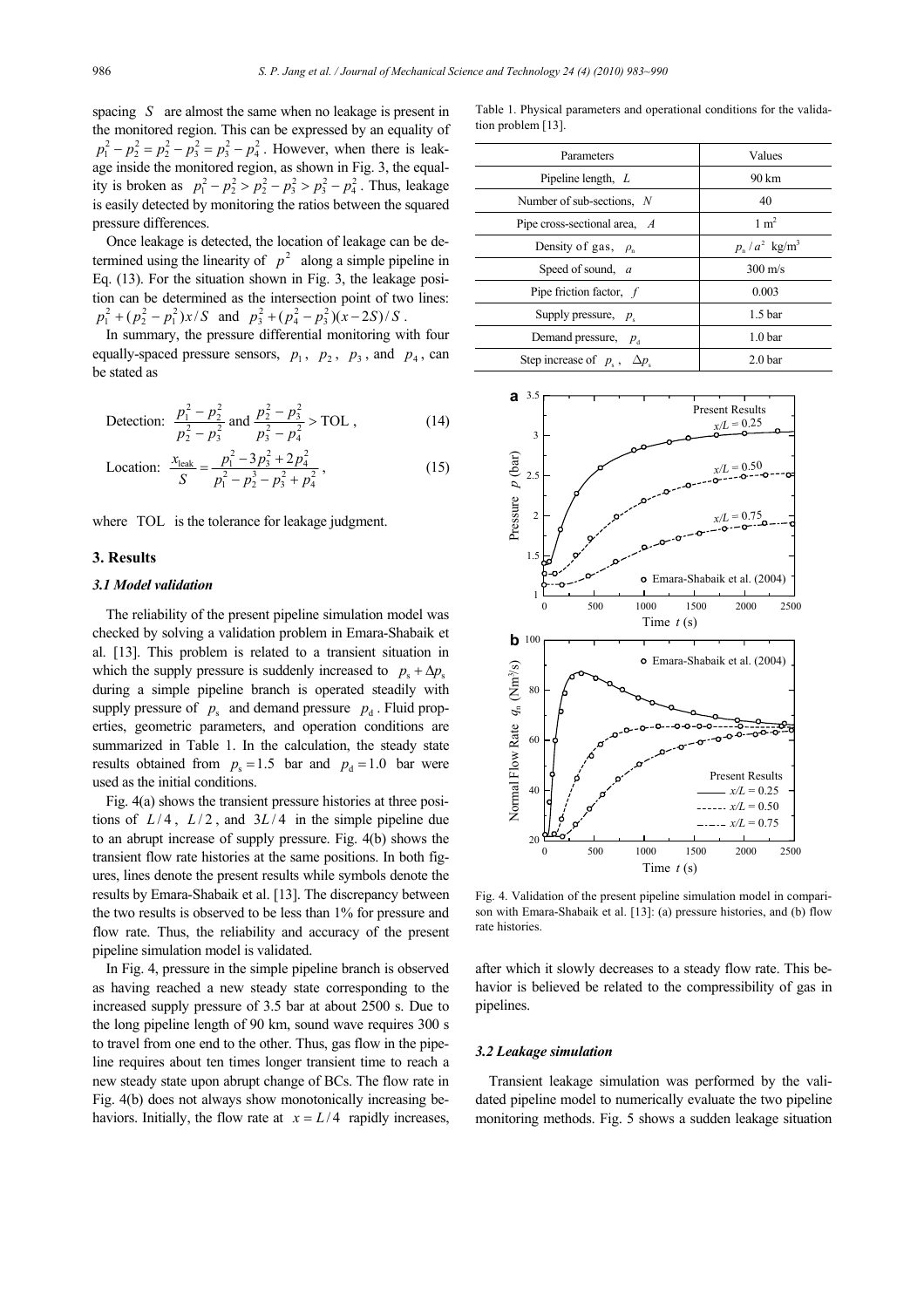

Fig. 5. Schematic diagram for the leakage problem considered in this study. Random fluctuation of ±1% magnitude is added to the demand flow rate for more realistic simulation.

occurring during steady state operation of a simple pipeline branch. The physical parameters and operation conditions for the leakage problem are summarized in Table 2. Note that the dimension of the pipeline branch was chosen from the actual dimension of pipes used for the mid-pressure range (2-8 bar in the absolute pressure) by local city-gas suppliers in Korea.

As shown in Fig. 5, four pressure sensors were assumed to be installed at uniform spacing *S* of 1 km in the middle monitored region of the 11-km long pipeline branch. The pipeline branch was assumed to be operated steadily at supply pressure  $p_s$  of 3 bar and demand flow rate  $q_d$  of 10 Nm<sup>3</sup>/s. Random fluctuation of  $\pm 1\%$  magnitude was added to  $q_d$  as shown in Fig. 5 for more realistic simulation. Leakage was assumed to occur at  $t = 100$  *s* and  $x_{\text{leak}} = 1.3$  km ( $x_{\text{leak}}$ denotes the leakage position measured from the first pressure sensor). Leakage rate  $q_{\text{leak}}$  was set as 5% of  $q_d$ . Transient simulation was conducted with a constant time step ∆*t* of 0.1 s, which was also assumed as the sampling rate of pressure sensor signals.

Fig. 6 shows the simulated distribution of  $p$  and  $q_n$  in the middle region of the pipeline branch after leakage occurrence. In Fig. 6(a), pressure disturbance is observed to start from the leakage position at  $x_{\text{leak}}$  and propagate both upstream and downstream rapidly. After the fast initial variation, pressure in the whole region has decreased to a lower level, which corresponds to a new steady state, as shown in Fig. 6(a). Similarly, flow rate disturbance is also observed to begin at the leakage position, moving upstream and downstream in Fig. 6(b). The flow rate in the upstream region seems to experience a monotonic increase towards  $q_d + q_{\text{leak}}$  (10.5 Nm<sup>3</sup>/s). However, the flow rate in the downstream region has shown a fast decrease and a slow increase back to  $q_d$  (10 Nm<sup>3</sup>/s).

Fig. 7 shows the transient histories of pressure  $p_i$  and pressure variation  $p'_i$  at the four sensor locations shown in Fig. 5. These histories were regarded as the transient signals recorded by the four pressure sensors at a sampling interval of 0.1 s (a sampling rate of 10 Hz). Fig. 7 shows that each pres-

Table 2. Physical parameters and operational conditions for the leakage problem.

| Parameters                                                                      | Value                       |
|---------------------------------------------------------------------------------|-----------------------------|
| Pipeline length, $L$                                                            | 11 km                       |
| Number of sub-sections, $N$                                                     | 110                         |
| Pipe diameter, D                                                                | 0.4 <sub>m</sub>            |
| Density of gas, $\rho_n$                                                        | $p_n/a^2$ kg/m <sup>3</sup> |
| Speed of sound, a                                                               | $356 \text{ m/s}$           |
| Pipe friction factor, $f$                                                       | 0.003                       |
| Supply pressure, $p_s$                                                          | 3 bar                       |
| Demand flow rate, $q_d$                                                         | $10 \text{ Nm}^3/\text{s}$  |
| Leakage flow rate, $q_{\text{leak}}$                                            | $0.5 \text{ Nm}^3/\text{s}$ |
| Leakage location (from first sensor),<br>$\ensuremath{\mathcal{X}}_\text{leak}$ | $1.3 \text{ km}$            |
| Leakage time, $t_{\text{leak}}$                                                 | 100 s                       |



Fig. 6. Transient distributions in a simple pipeline branch after leakage: (a) pressure, and (b) flow rate distributions.

sure sensor signal has decreased to a new level due to abrupt leakage in the pipeline branch. By differentiating pressure signals in Fig. 7(a) with respect to time, the pressure variation histories can now be observed in Fig. 7(b). The second pressure sensor,  $p_2$ , has exhibited the largest pressure variation in magnitude since the leakage position is nearest to  $p<sub>2</sub>$ . However, the other pressure sensors have shown similar behaviors in the pressure variations although their magnitudes are differ-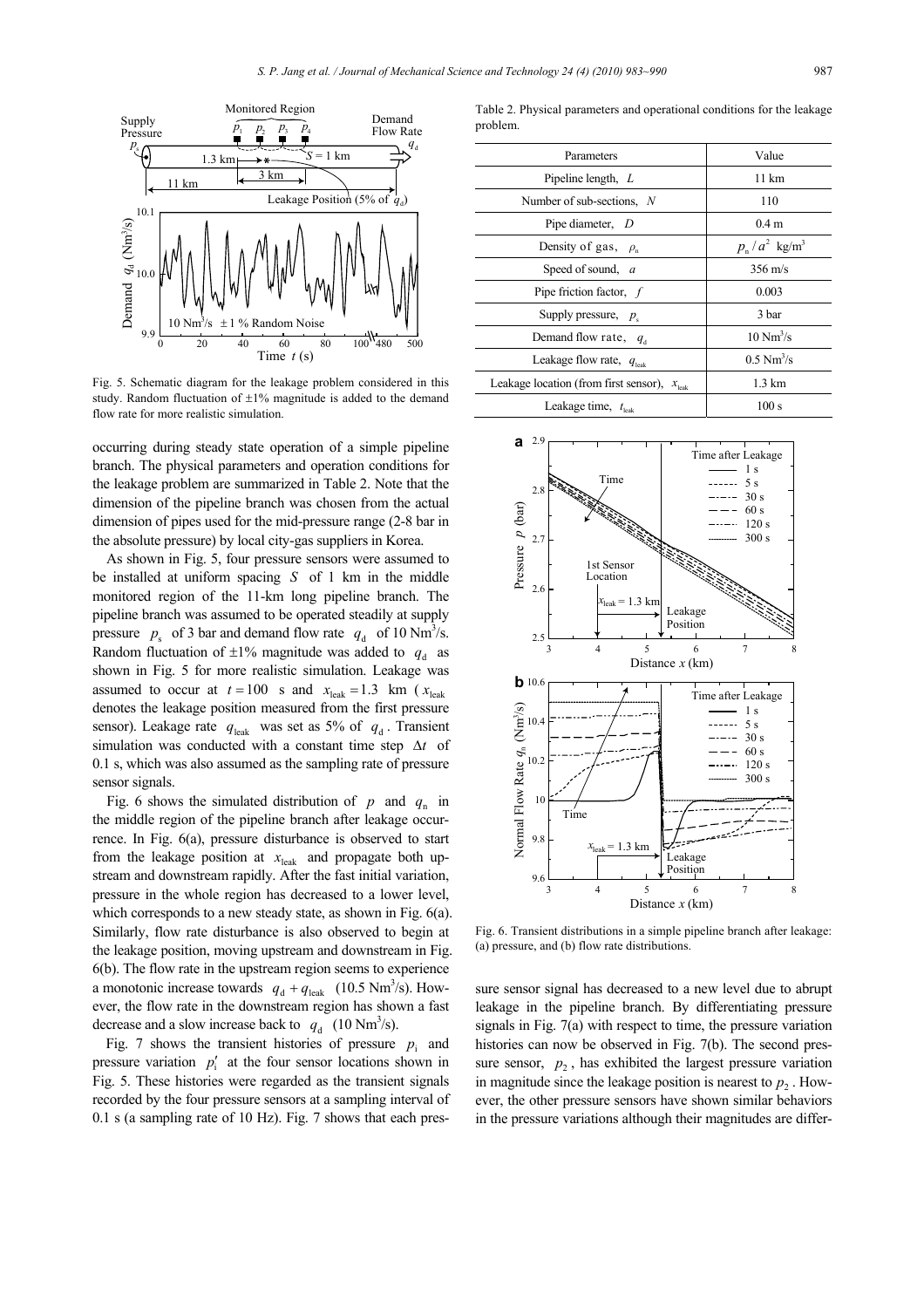

Fig. 7. Transient histories measured at the four pressure sensor locations: (a) pressure, and (b) pressure variation histories.

ent according to the distance towards the leakage position.

#### *3.3 Leakage detection and location*

Numerical assessment of two monitoring methods was performed based on the simulated sensor signals shown in Fig. 7. First, the cross-correlation monitoring is considered. Fig. 8 shows the cross-correlation coefficients calculated with the pressure variation pairs of  $p'_1 - p'_3$  and  $p'_2 - p'_4$  shown in Fig. 7(b). Note that integration period *T* was set at 30 s; That is, the cross-correlation coefficients were calculated by Eq. (9) using pressure variation data recorded during the previous 30 s period (a total of 301 sampled data). In Fig. 8, it is observed that the peak value for  $R_{p'_1 p'_3}$  or  $R_{p'_2 p'_4}$  is obtained at  $\tau = 2S / a \approx 5.2$  s before leakage. This is because most pressure disturbance signals are originated from the random

 $\pm 1\%$  fluctuation added to  $q_d$  at the downstream. In addition, the magnitude of  $R_{p'_1 p'_3}$  or  $R_{p'_2 p'_4}$  is generally small, as indicated in Fig. 8.

When leakage occurs, the magnitude of  $R_{p'_1 p'_3}$  or  $R_{p'_2 p'_4}$ is greatly increased. Peak offset time  $\tau_{\text{peak}}$  correspondent to the maximum of  $R_{p'_1 p'_3}$  or  $R_{p'_2 p'_4}$  is also changed to a new value between  $\pm 2S/a$ . Such peak offset time can be attributed to the origin of abnormal pressure disturbances in the monitored region according to Eq. (12). In order to assess cross-correlation monitoring, the leakage detection method



Fig. 8. Cross-correlation coefficients for pairs of two pressure sensor signals: (a)  $p_1 - p_3$  sensors, and (b)  $p_2 - p_4$  sensors.

summarized in Eqs. (11) and (12) is tested in Fig. 9. As shown in Fig. 9(a),  $\text{peak}[R_{p'_i p'_i}(\tau)] / \max[R_{p'_i p'_i}(\pm S_{ij}/a)]$  provides a good measure to detect leakage in the monitored region. Without leakage, this ratio is observed to remain near 1. However, with leakage in the monitored region, this ratio steeply increases and then remains higher than 2 while leakage timing  $t_{\text{leak}}$  is in the integration window of  $T = 30$  s. Thus, leakage in a simple pipeline branch can be detected by properly setting TOL in Eq. (11).

The histories of peak offset time  $\tau_{\text{peak}}$  are shown in Fig. 9(b). Once the occurrence of leakage in the monitored region is detected by the peak correlation ratio that is higher compared with TOL , the leakage position is determined based on Eq. (12). Fig. 9(b) shows that  $\tau_{peak}$  relates to a constant value upon leakage detection. The leakage position is estimated to be 1.341 km for  $R_{p'_1p'_3}$  and 1.290 km for  $R_{p'_2p'_4}$ , which results in only 10-40 m error for the two pressure sensors with 2 km spacing. Note that the leakage position can be more accurately estimated when  $R_{p'_2 p'_3}$  is calculated and analyzed.

The leakage detection and location by pressure differential monitoring, summarized in Eqs. (14) and (15), is numerically assessed in Fig. 10. While pressure variation data are used in cross-correlation monitoring, pressure differential monitoring uses pressure data for leakage detection. In Fig. 10(a), the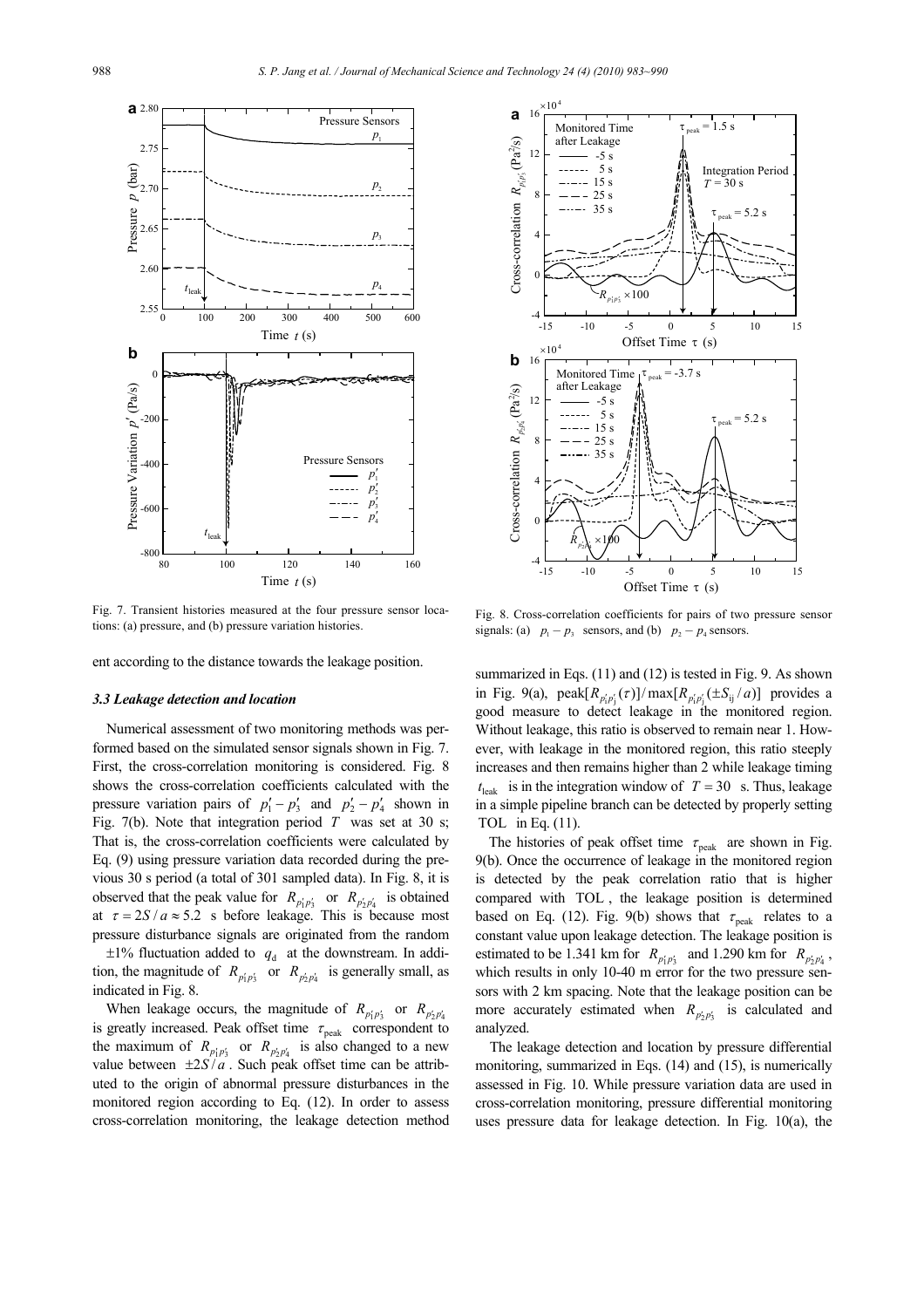

Fig. 9. Cross-correlation monitoring: histories of (a) peak correlation ratio, and (b) peak offset time.

ratios of squared pressure differences are observed to remain constant around 1 without leakage in the monitored region, but increase to higher than 1 with leakage. The deviation of squared pressure difference ratios from 1 is relatively small (i.e.,  $1.07$  and  $1.03$  in Fig.  $10(a)$ ). However, the systematic deviation is believed to be easily detected by integrating  $(p_i^2 - p_{i+1}^2)/(p_{i+1}^2 - p_{i+2}^2) - 1$  for a certain proper period, *T*.

The leakage position estimated by pressure differential monitoring is shown in Fig. 10(b). It is observed that estimated leakage location  $x<sub>leak</sub>$  fluctuates severely before the onset of actual leakage. One reason is that the denominator in Eq. (15) closes in to zero when without leakage. However, when leakage is present in the monitored region,  $x_{\text{leak}}$  converges to a constant value of 1.294 km, which results in only 6 m error for four pressure sensors with 1 km spacing.

### **4. Discussion**

The present numerical study has shown the possibility of two simple methods based on an array of pressure sensors for the leakage monitoring of a gas pipeline branch. Thus, it would be meaningful to summarize the advantages and disadvantages of each monitoring method.

Cross-correlation monitoring provides a simple leakage detection and location irrespective of pipe dimensional change because the method is based only on signal processing without



Fig. 10. Pressure differential monitoring: histories of (a) squared pressure difference ratio, and (b) estimated leakage location.

much reference to fluid mechanics. In addition, only two pressure sensors are required for leakage detection and location. However, cross-correlation monitoring cannot generally detect progressive leakage (slow increases of leakage rate) and requires processing of at least 200−300 sets of pressure variation data at a time. Note that pressure variation *p*′ is obtained by differentiating *p* with respect to time and thus is more sensitive to measurement errors compared with *p* .

On the contrary, pressure differential methods can detect both abrupt and progressive leakages and require processing of only a single set of pressure data at a time. However, it requires special consideration for pipe dimensional change according to fluid mechanics, and requires at least four sensors for leakage detection and location. Thus, the two monitoring methods may be used complementary in the efficient detection and location of leakage in a simple pipeline branch.

Further studies are currently conducted to improve crosscorrelation and pressure differential monitoring methods in order to enhance sensitivities to leakage detection, as well as to distinguish operational disturbances. In addition, studies are also being conducted to experimentally validate the two monitoring methods in a model pipeline branch.

## **5. Conclusions**

In this study, two monitoring methods based on transient